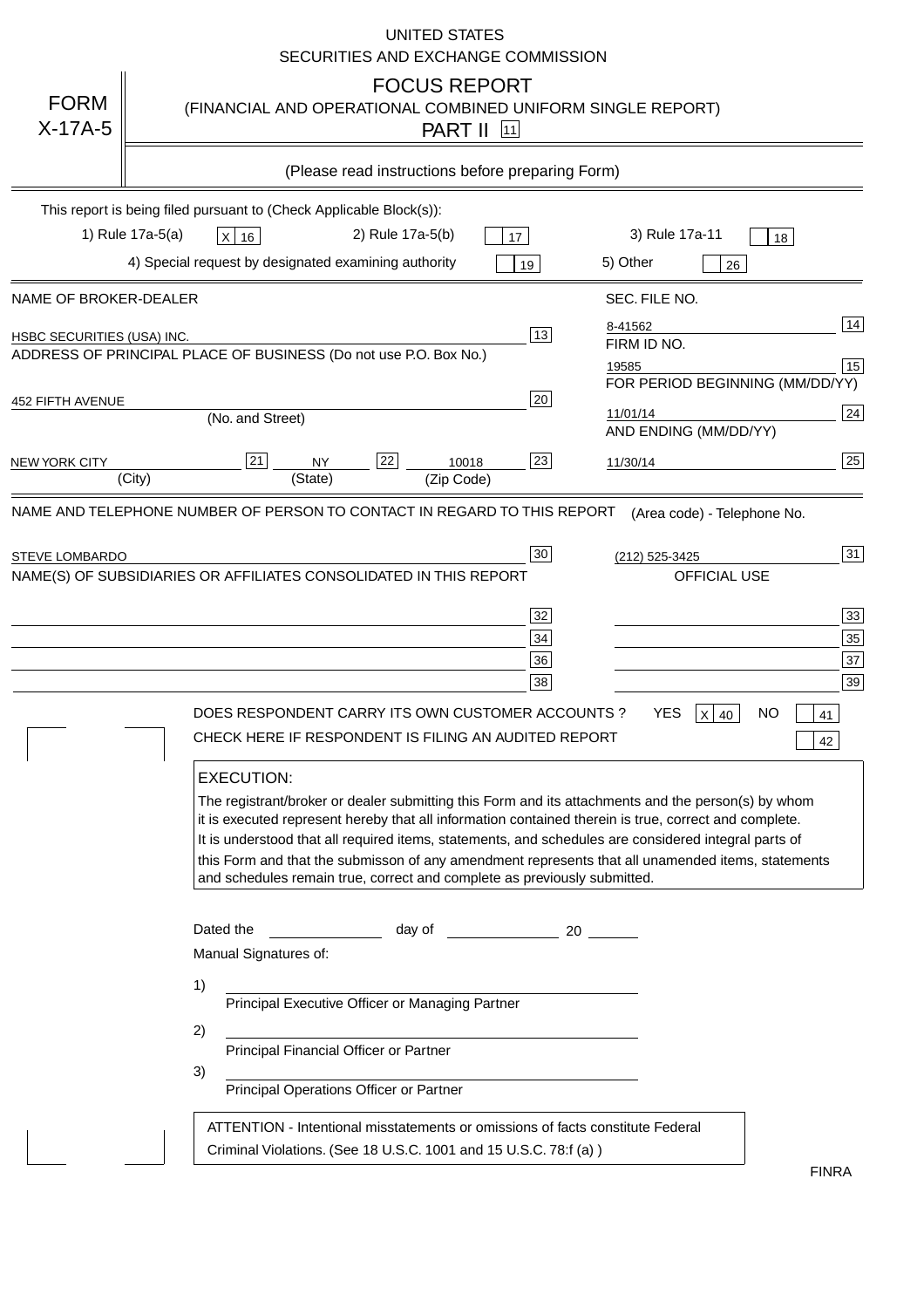## SUPPLEMENT TO FINANCIAL AND OPERATIONAL COMBINED UNIFORM SINGLE REPORT PART II

BROKER OR DEALER

HSBC SECURITIES (USA) INC.

11/30/14

as of

# STATEMENT OF SEGREGATION REQUIREMENTS AND FUNDS IN SEGREGATION FOR CUSTOMERS TRADING ON U.S. COMMODITY EXCHANGES

| SEGREGATION REQUIREMENTS (Section 4d(2) of the CEAct)                                       |                 |      |                    |          |
|---------------------------------------------------------------------------------------------|-----------------|------|--------------------|----------|
| 1. Net ledger balance                                                                       |                 |      |                    |          |
| A. Cash                                                                                     |                 | \$   | 307,196,237 7010   |          |
| B. Securities (at market)                                                                   |                 |      | 533,529,392 7020   |          |
| 2. Net unrealized profit (loss) in open futures contracts traded on a contract market       |                 |      | 571,870,536 7030   |          |
| 3. Exchange traded options                                                                  |                 |      |                    |          |
| A. Add market value of open option contracts purchased on a contract market                 |                 |      | 86,466,471 7032    |          |
| B. Deduct market value of open option contracts granted (sold) on a contract market         |                 |      | 18,705,716) 7033   |          |
| 4. Net equity (deficit) (add lines 1, 2, and 3)                                             |                 |      | 1,480,356,920 7040 |          |
| 5. Accounts liquidating to a deficit and accounts with debit balances                       |                 |      |                    |          |
| - gross amount                                                                              | 2,285,421       | 7045 |                    |          |
|                                                                                             |                 |      |                    |          |
| Less: amount offset by customer owned securities                                            | 1,835,941) 7047 |      | 449,480            | 7050     |
| 6. Amount required to be segregated (add lines 4 and 5)                                     |                 | \$   | 1,480,806,400 7060 |          |
|                                                                                             |                 |      |                    |          |
| FUNDS IN SEGREGATED ACCOUNTS                                                                |                 |      |                    |          |
| 7. Deposited in segregated funds bank accounts                                              |                 |      |                    |          |
| A. Cash                                                                                     |                 |      | 6,929,777          | 7070     |
| B. Securities representing investments of customers' funds (at market)                      |                 |      | $\Omega$           | 7080     |
| C. Securities held for particular customers or option customers in lieu of cash (at market) |                 |      | 74,483,322         | 7090     |
| 8. Margins on deposit with derivatives clearing organizations of contract markets           |                 |      |                    |          |
| A. Cash                                                                                     |                 | \$   | 709,237,383 7100   |          |
| B. Securities representing investments of customers' funds (at market)                      |                 |      | 322,192,767 7110   |          |
| C. Securities held for particular customers or option customers in lieu of cash (at market) |                 |      | 459,046,070 7120   |          |
| 9. Net settlement from (to) derivatives clearing organizations of contract markets          |                 |      | (20, 432, 194)     | 7130     |
| 10. Exchange traded options                                                                 |                 |      |                    |          |
| A. Value of open long option contracts                                                      |                 |      | 86,466,471         | 7132     |
| B. Value of open short option contracts                                                     |                 |      | 18,705,716 7133    |          |
| 11. Net equities with other FCMs                                                            |                 |      |                    |          |
| A. Net liquidating equity                                                                   |                 |      | 13,169,304 7140    |          |
| B. Securities representing investments of customers' funds (at market)                      |                 |      |                    | 7160     |
| C. Securities held for particular customers or option customers in lieu of cash (at market) |                 |      |                    | 7170     |
| 12. Segregated funds on hand (describe:                                                     |                 |      |                    | $0$ 7150 |
| 13. Total amount in segregation (add lines 7 through 12)                                    |                 |      | 1,632,387,184 7180 |          |
| 14. Excess (deficiency) funds in segregation (subtract line 6 from line 13)                 |                 | \$   | 151,580,784 7190   |          |
| 15. Management Target Amount for Excess funds in segregation                                |                 | \$   | 50,000,000 7194    |          |
| 16. Excess (deficiency) funds in segregation over (under) Management Target Amount Excess   |                 | \$   | 101,580,784 7198   |          |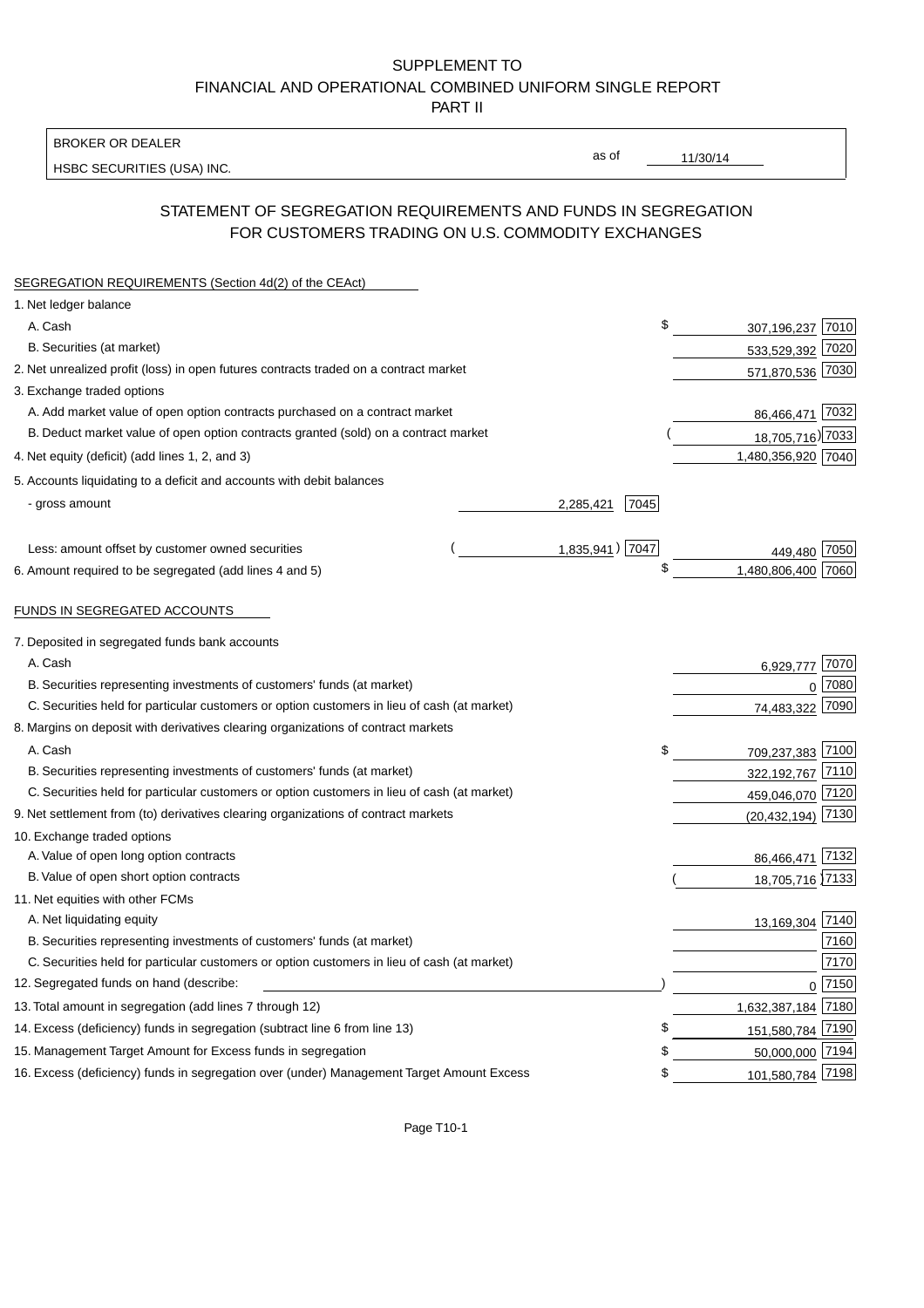# SUPPLEMENT TO FINANCIAL AND OPERATIONAL COMBINED UNIFORM SINGLE REPORT

PART II

 $\overline{1}$ 

| <b>BROKER OR DEALER</b>                                                              |                                        | as of                                                          |           |
|--------------------------------------------------------------------------------------|----------------------------------------|----------------------------------------------------------------|-----------|
| HSBC SECURITIES (USA) INC.                                                           |                                        | 11/30/14                                                       |           |
|                                                                                      | FOR CUSTOMERS' DEALER OPTIONS ACCOUNTS | STATEMENT OF SEGREGATION REQUIREMENTS AND FUNDS IN SEGREGATION |           |
| 1. Amount required to be segregated in accordance<br>with Commission regulation 32.6 |                                        | \$                                                             | 7200<br>0 |
| 2. Funds in segregated accounts                                                      |                                        |                                                                |           |
| A. Cash                                                                              | \$                                     | $0$  7210                                                      |           |
| B. Securities (at market)<br>C. Total                                                |                                        | 0 7220                                                         | 7230      |
| 3. Excess (deficiency) funds in segregation                                          |                                        |                                                                |           |
| (subtract line 2.C from line 1)                                                      |                                        |                                                                | 0 7240    |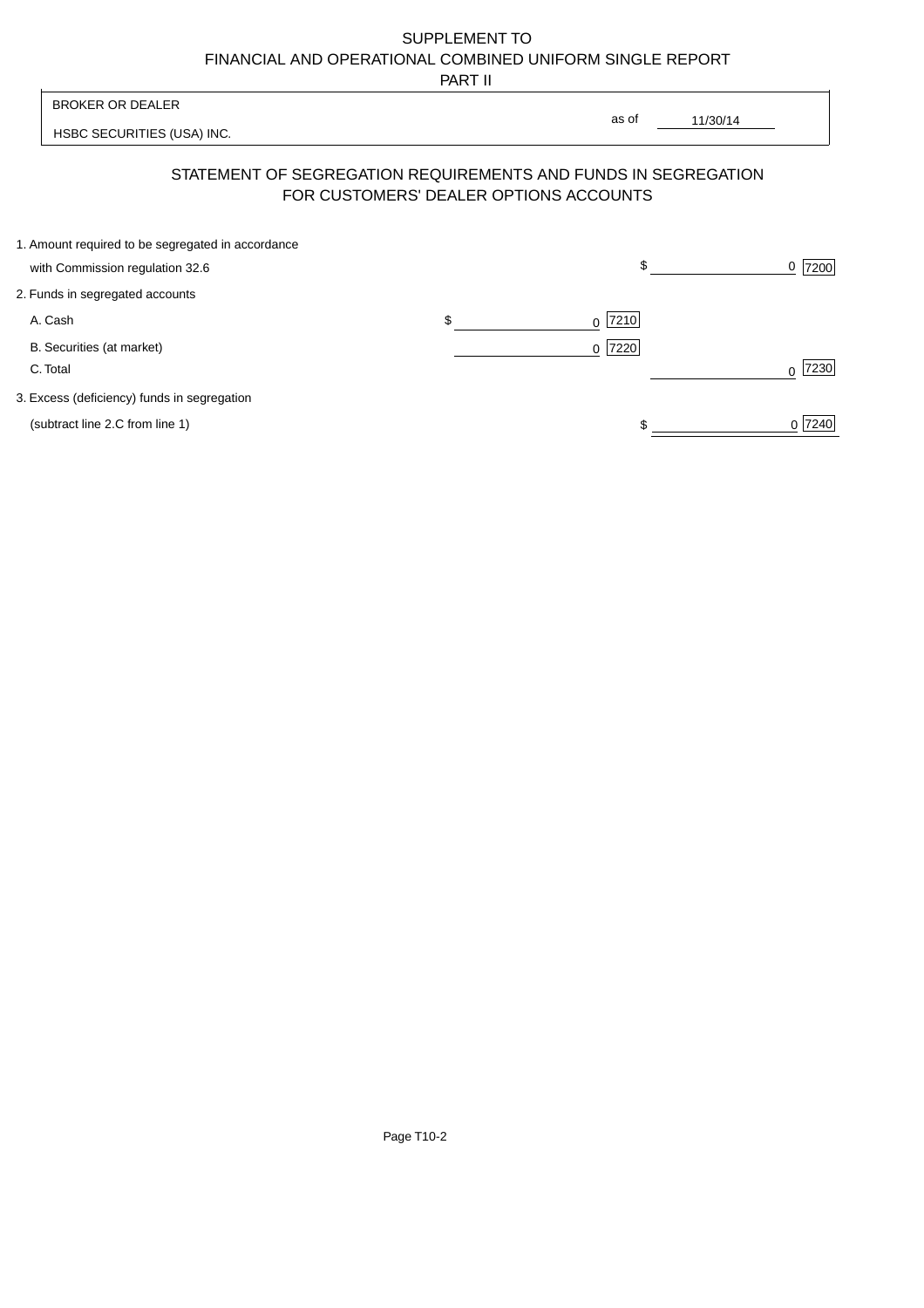SUPPLEMENT TO FINANCIAL AND OPERATIONAL COMBINED UNIFORM SINGLE REPORT

PART II

| <b>BROKER OR DEALER</b>    |       |          |
|----------------------------|-------|----------|
|                            | as of | 11/30/14 |
| HSBC SECURITIES (USA) INC. |       |          |

### STATEMENT OF SECURED AMOUNTS AND FUNDS HELD IN SEPARATE ACCOUNTS PURSUANT TO COMMISSION REGULATION 30.7

### FOREIGN FUTURES AND FOREIGN OPTIONS SECURED AMOUNTS

| Amount required to be set aside pursuant to law, rule or regulation of a foreign government<br>or a rule of a self-regulatory organization authorized thereunder |                 | \$ | O.          | 7305 |
|------------------------------------------------------------------------------------------------------------------------------------------------------------------|-----------------|----|-------------|------|
| 1. Net ledger balance - Foreign Futures and Foreign Option Trading - All Customers                                                                               |                 |    |             |      |
| A. Cash                                                                                                                                                          |                 | \$ | 104,645,484 | 7315 |
| B. Securities (at market)                                                                                                                                        |                 |    | 28,397,752  | 7317 |
| 2. Net unrealized profit (loss) in open futures contracts traded on a foreign board of trade                                                                     |                 |    | 5,451,917   | 7325 |
| 3. Exchange traded options                                                                                                                                       |                 |    |             |      |
| A. Market value of open option contracts purchased on a foreign board of trade                                                                                   |                 |    | 0           | 7335 |
| B. Market value of open contracts granted (sold) on a foreign board of trade                                                                                     |                 |    |             | 7337 |
| 4. Net equity (deficit) (add lines 1. 2. and 3.)                                                                                                                 |                 | \$ | 138,495,153 | 7345 |
| 5. Accounts liquidating to a deficit and accounts with                                                                                                           |                 |    |             |      |
| debit balances - gross amount                                                                                                                                    | 7351<br>879,214 |    |             |      |
| Less: amount offset by customer owned securities                                                                                                                 | 871,363) 7352   |    | 7,851       | 7354 |
| 6. Amount required to be set aside as the secured amount - Net Liquidating Equity Method (add lines 4 and 5)                                                     |                 | \$ | 138,503,004 | 7355 |
| 7. Greater of amount required to be set aside pursuant to foreign jurisdiction (above) or line 6.                                                                |                 | S  | 138,503,004 | 7360 |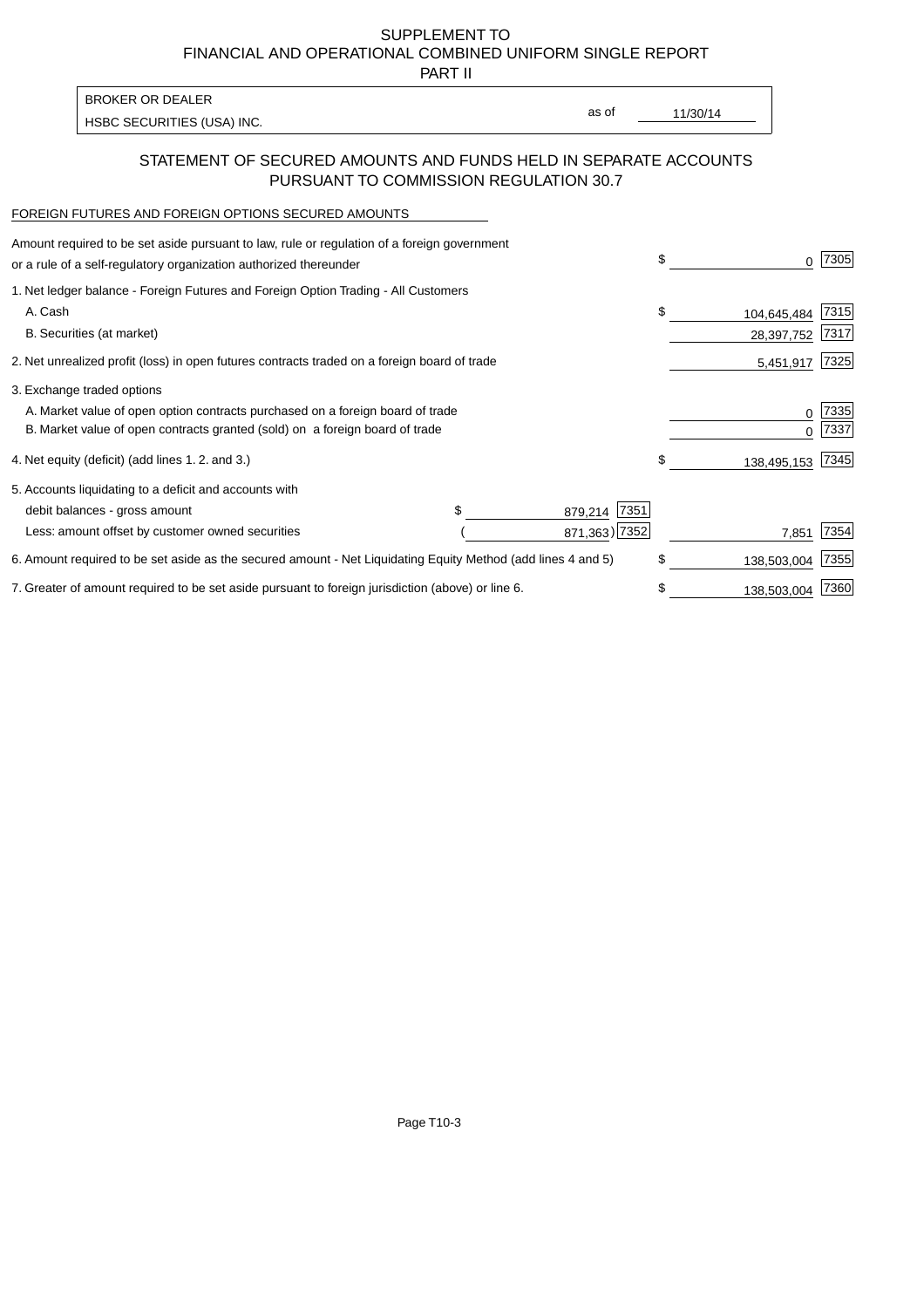# SUPPLEMENT TO

FINANCIAL AND OPERATIONAL COMBINED UNIFORM SINGLE REPORT

PART II

## BROKER OR DEALER

HSBC SECURITIES (USA) INC.

11/30/14 as of

### STATEMENT OF SECURED AMOUNTS AND FUNDS HELD IN SEPARATE ACCOUNTS PURSUANT TO COMMISSION REGULATION 30.7

### FUNDS DEPOSITED IN SEPARATE REGULATION 30.7 ACCOUNTS

| 1. Cash in banks                                                                       |                  |                   |                  |
|----------------------------------------------------------------------------------------|------------------|-------------------|------------------|
| A. Banks located in the United States                                                  | \$               | 69,684,993 7500   |                  |
| B. Other banks qualified under Regulation 30.7                                         |                  |                   |                  |
| 7510<br>Name(s):<br><b>HARRIS TRUST</b>                                                |                  | $0$ 7520 \$       | 69,684,993 7530  |
| 2. Securities                                                                          |                  |                   |                  |
| A. In safekeeping with banks located in the United States                              | \$               | 48,397,752 7540   |                  |
| B. In safekeeping with other banks qualified under Regulation 30.7                     |                  |                   |                  |
| 7550<br>Name(s):<br><b>HARRIS TRUST</b>                                                |                  | $0$ 7560          | 48,397,752 7570  |
| 3. Equities with registered futures commission merchants                               |                  |                   |                  |
| A. Cash                                                                                | \$               | $0$   7580        |                  |
| <b>B.</b> Securities                                                                   |                  | $0$ 7590          |                  |
| C. Unrealized gain (loss) on open futures contracts                                    |                  | 0 7600            |                  |
| D. Value of long option contracts                                                      |                  | $0$ 7610          |                  |
| E. Value of short option contracts                                                     |                  | $0$ ) 7615        | 0 7620           |
| 4. Amounts held by clearing organizations of foreign boards of trade                   |                  |                   |                  |
| 7630<br>Name(s):                                                                       |                  |                   |                  |
| A. Cash                                                                                | \$               | 7640              |                  |
| <b>B.</b> Securities                                                                   |                  | 7650              |                  |
| C. Amount due to (from) clearing organizations - daily variation                       |                  | 7660              |                  |
| D. Value of long option contracts                                                      |                  | 7670              |                  |
| E. Value of short option contracts                                                     |                  | ) 7675            | 7680             |
| 5. Amounts held by members of foreign boards of trade<br>Name(s):<br>7690              |                  |                   |                  |
| A. Cash                                                                                | \$<br>57,713,870 | 7700              |                  |
| <b>B.</b> Securities                                                                   |                  | $0$  7710         |                  |
| C. Unrealized gain (loss) on open futures contracts                                    |                  | 7720<br>5,451,917 |                  |
| D. Value of long option contracts                                                      |                  | $0$  7730         |                  |
| E. Value of short option contracts                                                     |                  | $_0$ ) 7735       | 63,165,787 7740  |
| 6. Amounts with other depositories designated by a foreign board of trade              |                  |                   |                  |
| 7750<br>Name(s):                                                                       |                  |                   | $0$ 7760         |
| 7. Segregated funds on hand (describe:                                                 |                  |                   | 0 7765           |
| 8. Total funds in separate section 30.7 accounts                                       |                  | \$                | 181,248,532 7770 |
| 9. Excess (deficiency) set Aside Funds for Secured Amount (subtract Line 7 Secured     |                  |                   |                  |
| Statement page T10-3 from Line 8)                                                      |                  | \$                | 42,745,528 7380  |
| 10. Management Target Amount for Excess funds in separate section 30.7 accounts        |                  | \$                | 30,252,544 7780  |
| 11. Excess (deficiency) funds in separate 30.7 accounts over (under) Management Target |                  | \$                | 12,492,984 7785  |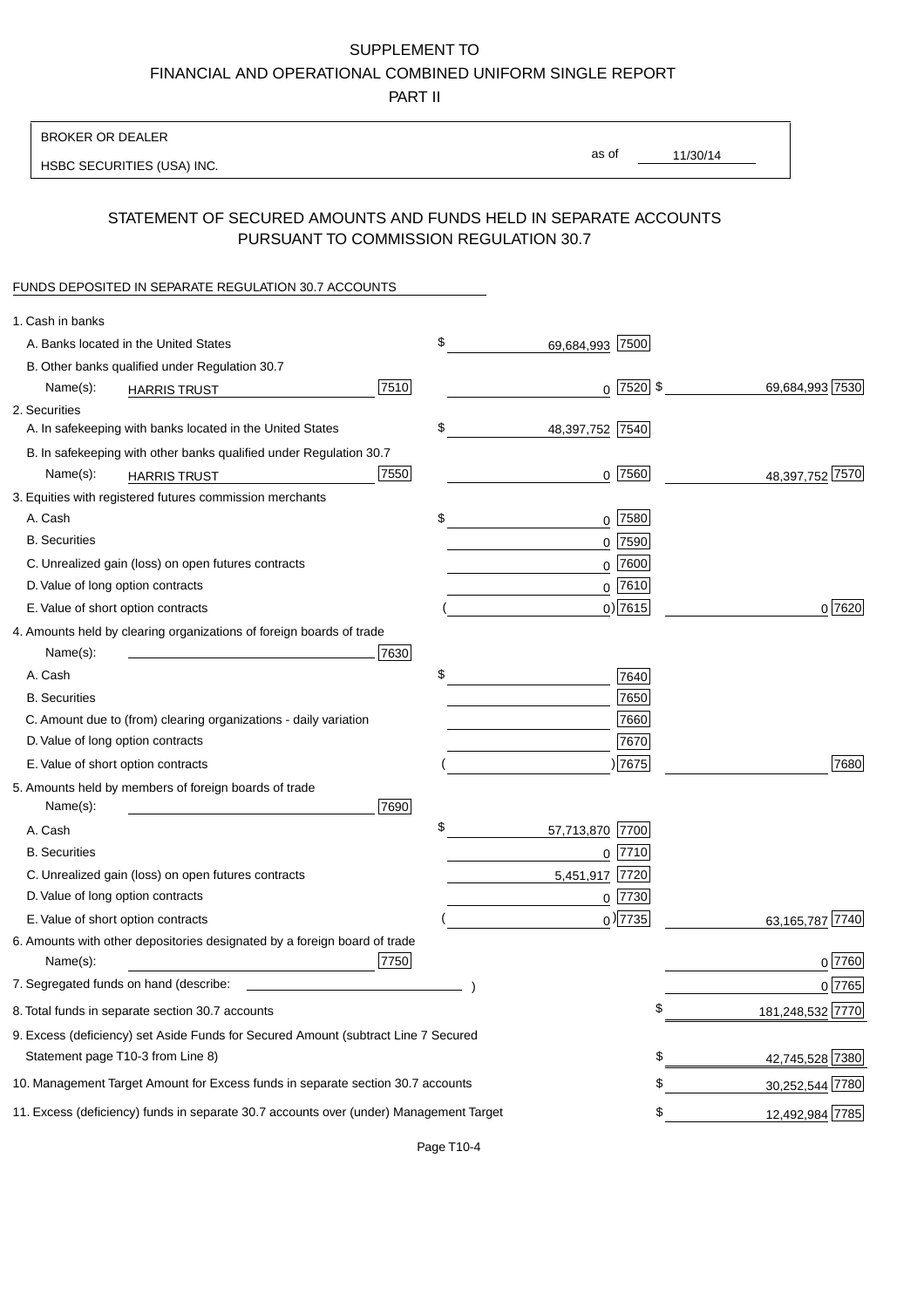### SUPPLEMENT TO FINANCIAL AND OPERATIONAL COMBINED UNIFORM SINGLE REPORT PART II

HSBC SECURITIES (USA) INC. The second second second second second second second second second second second second second second second second second second second second second second second second second second second se BROKER OR DEALER

as of

### STATEMENT OF CLEARED SWAPS CUSTOMER SEGREGATION REQUIREMENTS AND FUNDS IN CLEARED SWAPS CUSTOMER ACCOUNTS UNDER 4D(F) OF THE CEA

| <b>Cleared Swaps Customer Requirements</b>                                                                  |                       |                           |
|-------------------------------------------------------------------------------------------------------------|-----------------------|---------------------------|
| 1. Net ledger balance                                                                                       |                       |                           |
| A. Cash                                                                                                     |                       | \$<br>8500<br>622,976,157 |
| B. Securities (at market)                                                                                   |                       | 722,135,256<br>8510       |
| 2. Net unrealized profit (loss) in open cleared swaps                                                       |                       | (621,496,173) 8520        |
| 3. Cleared swaps options                                                                                    |                       |                           |
| A. Market value of open cleared swaps option contracts purchased                                            |                       | $0^{8530}$                |
| B. Market value of open cleared swaps option contracts granted (sold)                                       |                       | $0)$ 8540                 |
| 4. Net equity (deficit) (add lines 1, 2, and 3)                                                             |                       | \$<br>723,615,240 8550    |
| 5. Accounts liquidating to a deficit and accounts with                                                      |                       |                           |
| debit balances - gross amount                                                                               | 14,194,228 8560<br>\$ |                           |
| Less: amount offset by customer owned securities                                                            | 14, 194, 228) 8570    | 0 8580                    |
| 6. Amount required to be segregated for cleared swaps customers (add lines 4 and 5)                         |                       | \$<br>723,615,240 8590    |
| Funds in Cleared Swaps Customer Segregated Accounts                                                         |                       |                           |
| 7. Deposited in cleared swaps customer segregated accounts at banks                                         |                       |                           |
| A. Cash                                                                                                     |                       | \$<br>8600<br>58,324,217  |
| B. Securities representing investments of cleared swaps customers' funds (at market)                        |                       | 8610<br>$\Omega$          |
| C. Securities held for particular cleared swaps customers in lieu of cash (at market)                       |                       | 8620<br>28,843,681        |
| 8. Margins on deposit with derivatives clearing organizations in cleared swaps customer segregated accounts |                       |                           |
| A. Cash                                                                                                     |                       | 94,830,459 8630           |
| B. Securities representing investments of cleared swaps customers' funds (at market)                        |                       | 25,000,000<br>8640        |
| C. Securities held for particular cleared swaps customers in lieu of cash (at market)                       |                       | 693,291,575 8650          |
| 9. Net settlement from (to) derivatives clearing organizations                                              |                       | 8660<br>(57, 578, 532)    |
| 10. Cleared swaps options                                                                                   |                       |                           |
| A. Value of open cleared swaps long option contracts                                                        |                       | $0^{8670}$                |
| B. Value of open cleared swaps short option contracts                                                       |                       | $0$ ) 8680                |
| 11. Net equities with other FCMs                                                                            |                       |                           |
| A. Net liquidating equity                                                                                   |                       | $0^{8690}$                |
| B. Securities representing investments of cleared swaps customers' funds (at market)                        |                       | $0^{8700}$                |
| C. Securities held for particular cleared swaps customers in lieu of cash (at market)                       |                       | 0 8710                    |
| 12. Cleared swaps customer funds on hand (describe: _                                                       |                       | $0 \;  8715 $             |
| 13. Total amount in cleared swaps customer segregation (add lines 7 through 12)                             |                       | 842,711,400 8720          |
| 14. Excess (deficiency) funds in cleared swaps customer segregation (subtract line 6 from line 13)          |                       | 119,096,160 8730          |
| 15. Management Target Amount for Excess funds in cleared swaps segregated accounts                          |                       | \$<br>30,000,000 8760     |
| 16. Excess (deficiency) funds in cleared swaps customer segregated accounts over                            |                       |                           |
| (under) Management Target Excess                                                                            |                       | \$<br>89,096,160 8770     |